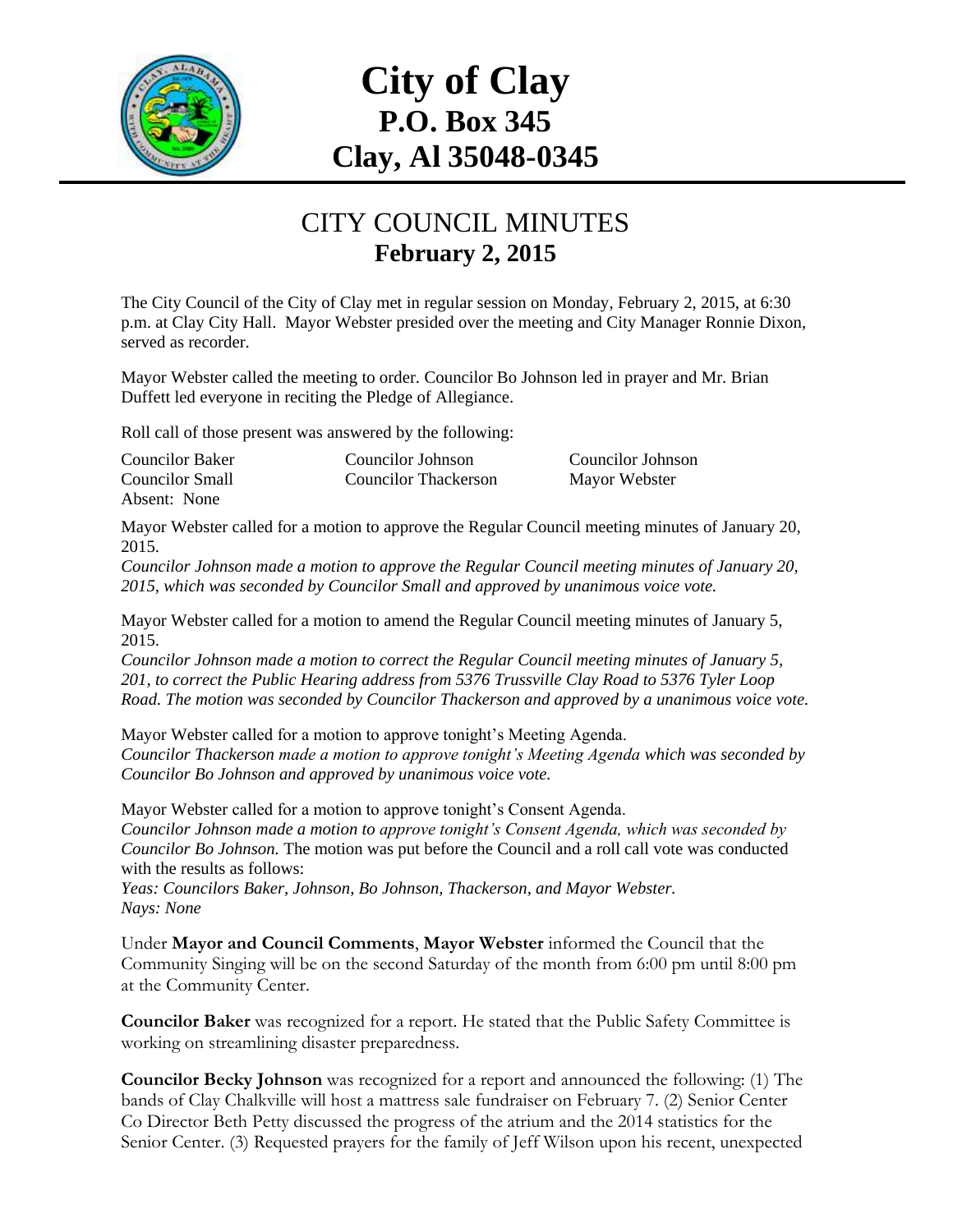

## **CITY OF CLAY CITY COUNCIL MINUTES February 2, 2015**

death. **Councilor Bo Johnson** was recognized for a report and reviewed business potential in Clay. He also announced plans to create a new letter for annexation.

**Councilor Small** was recognized for a report and disclosed that Library Director Karen Moody will leave the Clay Library to open a library in Warrior. He also discussed the status of road repairs.

**Councilor Thackerson** was recognized for a report and reviewed the progress of the restroom construction at Cosby Lake.

Mayor Webster introduced Proclamation 2015-01, A Proclamation to Recognize Brian Duffett, which was ready by City Manager Ronnie Dixon.

*Councilor Thackerson made a motion to adopt Proclamation 2015-01, which was seconded by Councilor Small and approved by a unanimous voice vote.*

The Council thanked Mr. Duffett for his service and Mayor Webster presented him with Proclamation 2015-01.

Under **Reading of Petitions, Applications, Complaints, Appeals, Communications, etc.,** Mayor Webster announced that there were none.

Under the **City Manager's Report**, City Manager Ronnie Dixon reviewed the franchise fees submitted to the City of Clay. Mr. Dixon reported the account balances in the General Fund  $=$  $$403,048.01;$  Contractors Bond =  $$168,721.92;$  Capital Improvement Fund =  $$442,357.70;$  4 & 5 Cent Gasoline Fund = \$78,356.57; 7 Cent Gasoline Fund = \$162,294.85; Road Project Fund = \$175,000.00; Contingency Fund = \$175,000.00; BBT Fund= \$68,750.00; Ballpark Revenue  $= $21,153.54$ ; and Ballpark Expense  $= ($28,902.07)$ .

Under **Resolutions, Ordinances, Orders and Other Business** Mayor Webster called for a motion to enter into Unanimous Consent.

*Councilor Johnson made a motion to suspend the regular rules of order and enter into Unanimous Consent, which was seconded by Councilor Thackerson.* The motion was put before the Council and a roll call vote was conducted with the results as follows:

*Yeas: Councilors Baker, Johnson, Johnson, Small, Thackerson, and Mayor Webster. Nays: None*

Mayor Webster introduced Ordinance 2015-04, An Ordinance to Enter Into Contract with Companion Animal Rescue and Emergency Services, which was read by City Manager Ronnie Dixon.

*Councilor Thackerson made a motion to approve Ordinance 2015-04, which was seconded by Councilor Becky Johnson.* The motion was put before the Council and a roll call vote was conducted with the results as follows:

*Yeas: Councilors Baker, Johnson, Johnson, Small, Thackerson, and Mayor Webster. Nays: None*

Mayor Webster introduced Ordinance 2015-05, An Ordinance Amending Ordinance 2004-29, which was read by City Manager Ronnie Dixon.